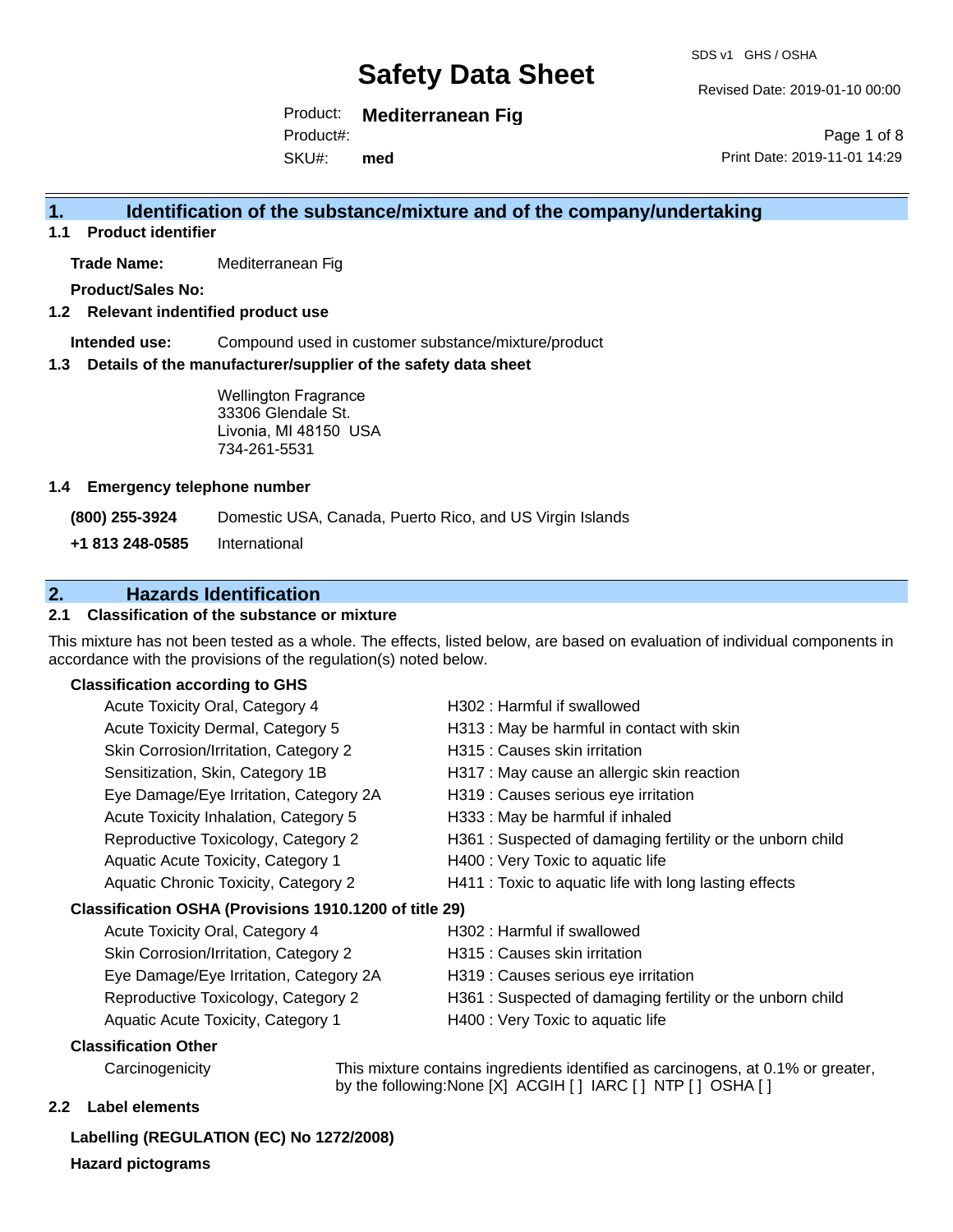## Product: **Mediterranean Fig**

SKU#: **med**





### **Signal Word: Warning** Ha.

| ızard statments |                                                     |
|-----------------|-----------------------------------------------------|
| H302            | Harmful if swallowed                                |
| H313            | May be harmful in contact with skin                 |
| H315            | Causes skin irritation                              |
| H317            | May cause an allergic skin reaction                 |
| H319            | Causes serious eye irritation                       |
| H333            | May be harmful if inhaled                           |
| H361            | Suspected of damaging fertility or the unborn child |
| H400            | Very Toxic to aquatic life                          |
| H411            | Toxic to aquatic life with long lasting effects     |
|                 |                                                     |

### **Precautionary Statements**

#### **Prevention:**

|     | P <sub>201</sub>     | Obtain special instructions before use                                                                                           |
|-----|----------------------|----------------------------------------------------------------------------------------------------------------------------------|
|     |                      |                                                                                                                                  |
|     | P <sub>202</sub>     | Do not handle until all safety precautions have been read and understood                                                         |
|     | P <sub>264</sub>     | Wash hands thoroughly after handling                                                                                             |
|     | P270                 | Do not eat, drink or smoke when using this product                                                                               |
|     | P272                 | Contaminated work clothing should not be allowed out of the workplace                                                            |
|     | P273                 | Avoid release to the environment                                                                                                 |
|     | P <sub>281</sub>     | Use personal protective equipment as required                                                                                    |
|     | <b>Response:</b>     |                                                                                                                                  |
|     | $P301 + P312 + P330$ | IF SWALLOWED: Call a POISON CENTER or doctor/physician if you feel unwell Rinse<br>mouth                                         |
|     | $P302 + P352$        | IF ON SKIN: Wash with soap and water                                                                                             |
|     | $P304 + P312$        | IF INHALED: Call a POISON CENTER or doctor/physician if you feel unwell                                                          |
|     | $P305 + P351 + P338$ | IF IN EYES: Rinse cautiously with water for several minutes Remove contact lenses if<br>present and easy to do. continue rinsing |
|     | $P308 + P313$        | IF exposed or concerned: Get medical advice/attention                                                                            |
|     | $P333 + P313$        | If skin irritation or a rash occurs: Get medical advice/attention                                                                |
|     | $P337 + P313$        | If eye irritation persists: Get medical advice/attention                                                                         |
|     | P362                 | Take off contaminated clothing and wash before reuse                                                                             |
|     | P363                 | Wash contaminated clothing before reuse                                                                                          |
|     | P391                 | <b>Collect Spillage</b>                                                                                                          |
| 2.3 | <b>Other Hazards</b> |                                                                                                                                  |

### **no data available**

Revised Date: 2019-01-10 00:00

Page 2 of 8 Print Date: 2019-11-01 14:29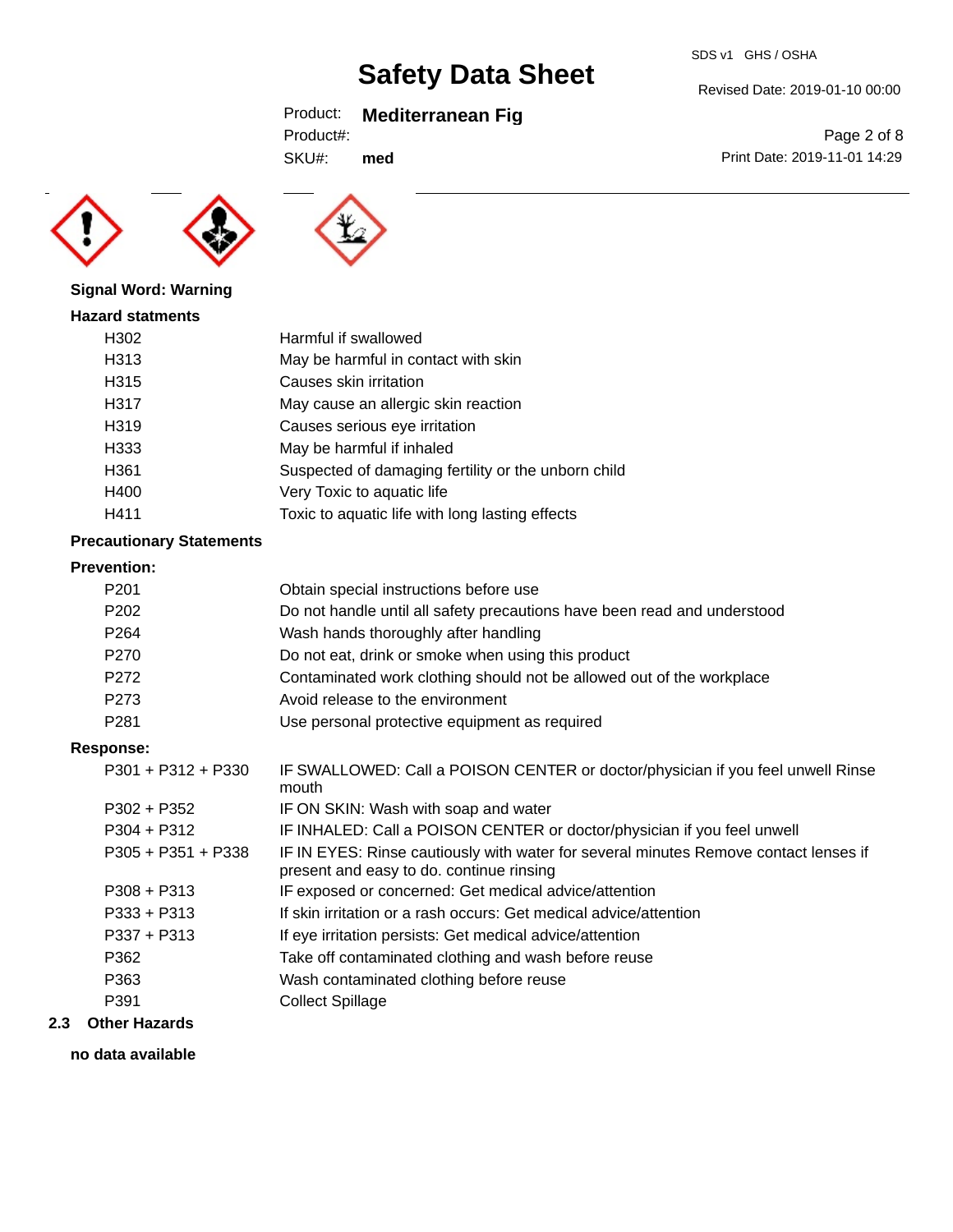SDS v1 GHS / OSHA

Revised Date: 2019-01-10 00:00

Product: **Mediterranean Fig** Product#:

SKU#: **med**

Page 3 of 8 Print Date: 2019-11-01 14:29

## **3. Composition/Information on Ingredients**

#### **3.1 Mixtures**

This product is a complex mixture of ingredients, which contains among others the following substance(s), presenting a health or environmental hazard within the meaning of the UN Globally Harmonized System of Classification and Labeling of Chemicals (GHS):

| CAS#<br>Ingredient                                       | EC#                                     | Conc.<br>Range | <b>GHS Classification</b>           |  |
|----------------------------------------------------------|-----------------------------------------|----------------|-------------------------------------|--|
| <b>120-51-4</b> 204-402-9                                |                                         | 60 - 70 %      | H302; H313; H400; H411              |  |
| <b>Benzyl Benzoate</b>                                   |                                         |                |                                     |  |
|                                                          | <b>54464-57-2</b> 259-174-3             | $5 - 10%$      | H315; H317; H400; H410              |  |
|                                                          | Tetramethyl Acetyloctahydronaphthalenes |                |                                     |  |
| $80 - 54 - 6$                                            | 201-289-8                               | $2 - 5%$       | H227; H302; H315; H317; H361; H401; |  |
|                                                          | <b>Butylphenyl Methylpropional</b>      |                | H412                                |  |
|                                                          | <b>127-51-5</b> 204-846-3               | $2 - 5%$       | H316; H317; H320; H401; H411        |  |
| a-Isomethyl ionone                                       |                                         |                |                                     |  |
| 101-86-0                                                 | 202-983-3                               | $2 - 5%$       | H303; H316; H317; H400; H411        |  |
|                                                          | Hexyl cinnamaldehyde                    |                |                                     |  |
| 88-41-5                                                  | $201 - 828 - 7$ 2 - 5 %                 |                | H227; H303; H316; H401; H411        |  |
|                                                          | 2-t-Butylcyclohexyl acetate             |                |                                     |  |
|                                                          | <b>65113-99-7</b> 265-453-0             | $1 - 2 \%$     | H316; H319; H401; H411              |  |
|                                                          | Pentamethylcyclopent-3-ene-butanol      |                |                                     |  |
| 68912-13-0 272-805-7                                     |                                         | $1 - 2%$       | H401; H411                          |  |
|                                                          | Hexahydro-methanoindenyl Propionate     |                |                                     |  |
| 67634-15-5                                               | 266-819-2                               | $1 - 2%$       | H315; H317; H400; H411              |  |
| Ethyl 2,2-dimethylhydrocinnamal                          |                                         |                |                                     |  |
| <b>127-43-5</b> 204-843-7                                |                                         | $1 - 2%$       | H315; H317; H401; H411              |  |
| Methyl-ß-ionone                                          |                                         |                |                                     |  |
|                                                          | $140-11-4$ 205-399-7 1 - 2 %            |                | H303; H401; H412                    |  |
| Benzyl acetate                                           |                                         |                |                                     |  |
| See Section 16 for full text of GHS classification codes |                                         |                |                                     |  |

See Section 16 for full text of GHS classification codes which where not shown in section 2

Total Hydrocarbon Content (%  $w/w$ ) = 0.19

#### **4. First Aid Measures 4.1 Description of first aid measures**

| Inhalation:           | Remove from exposure site to fresh air and keep at rest.<br>Obtain medical advice.                            |
|-----------------------|---------------------------------------------------------------------------------------------------------------|
| Eye Exposure:         | Flush immediately with water for at least 15 minutes.<br>Contact physician if symptoms persist.               |
| <b>Skin Exposure:</b> | Remove contaminated clothes. Wash thoroughly with water (and soap).<br>Contact physician if symptoms persist. |
| Ingestion:            | Rinse mouth with water and obtain medical advice.                                                             |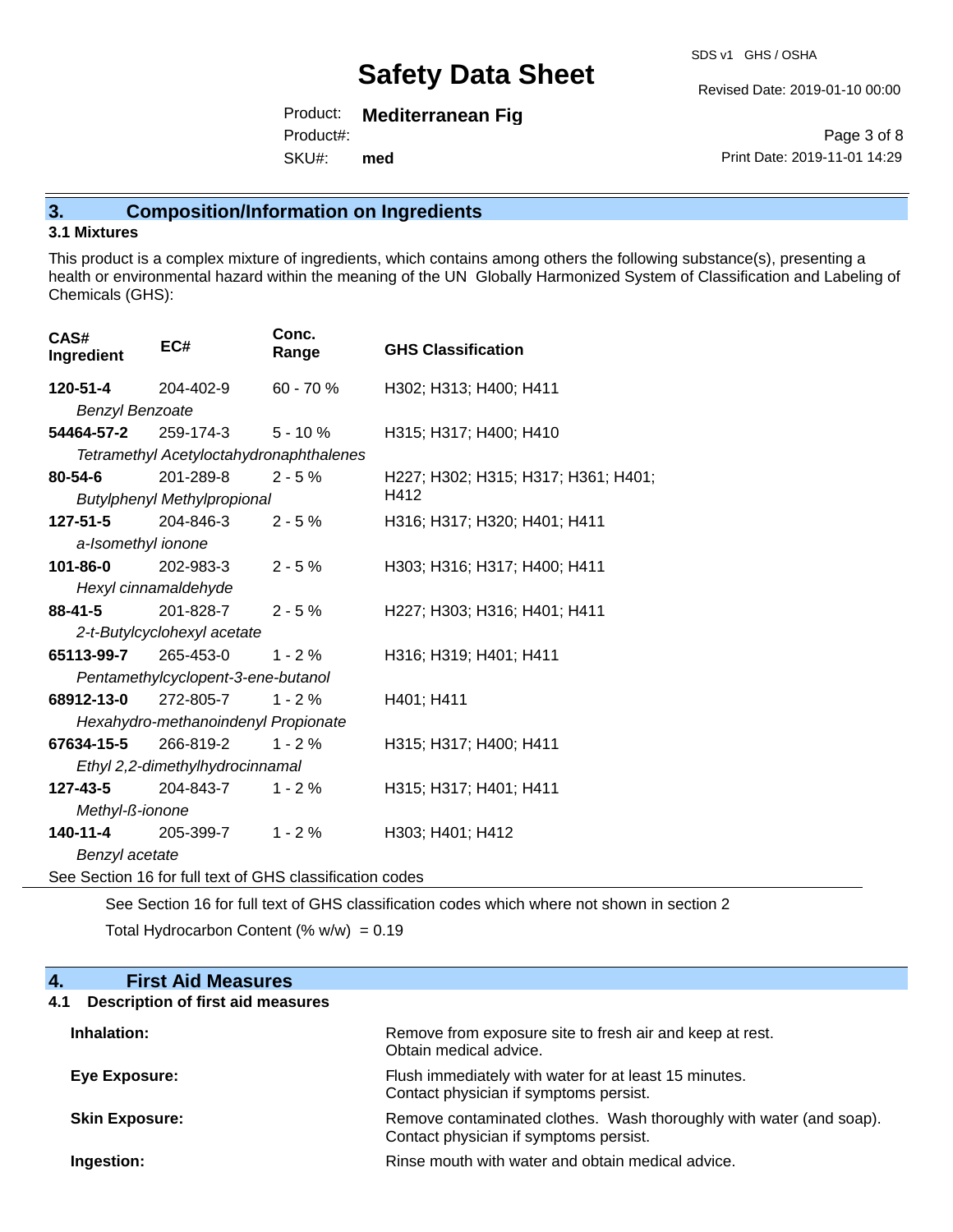SDS v1 GHS / OSHA

Revised Date: 2019-01-10 00:00

Product: **Mediterranean Fig** SKU#: Product#: **med**

Page 4 of 8 Print Date: 2019-11-01 14:29

# **4.2 Most important symptoms and effects, both acute and delayed Symptoms:** no data available **Risks:** Risks: Refer to Section 2.2 "Hazard Statements" **4.3 Indication of any immediate medical attention and special treatment needed Treatment:** Treatment: Treatment: Refer to Section 2.2 "Response" **5. Fire-Fighting measures 5.1 Extinguishing media** Suitable: Carbon dioxide (CO2), Dry chemical, Foam **Unsuitable** Do not use a direct water jet on burning material **5.2 Special hazards arising from the substance or mixture During fire fighting:** Water may be ineffective **5.3 Advice for firefighters Further information:** Standard procedure for chemical fires

#### **6. Accidental Release Measures**

#### **6.1 Personal precautions, protective equipment and emergency procedures**

Avoid inhalation and contact with skin and eyes. A self-contained breathing apparatus is recommended in case of a major spill.

#### **6.2 Environmental precautions**

Keep away from drains, soil, and surface and groundwater.

#### **6.3 Methods and materials for containment and cleaning up**

Clean up spillage promptly. Remove ignition sources. Provide adequate ventilation. Avoid excessive inhalation of vapors. Gross spillages should be contained by use of sand or inert powder and disposed of according to the local regulations.

#### **6.4 Reference to other sections**

Not Applicable

#### **7. Handling and Storage**

#### **7.1 Precautions for safe handling**

Apply according to good manufacturing and industrial hygiene practices with proper ventilation. Do not drink, eat or smoke while handling. Respect good personal hygiene.

#### **7.2 Conditions for safe storage, including any incompatibilities**

Store in a cool, dry and ventilated area away from heat sources and protected from light in tightly closed original container. Avoid uncoated metal container. Keep air contact to a minimum.

#### **7.3 Specific end uses**

No information available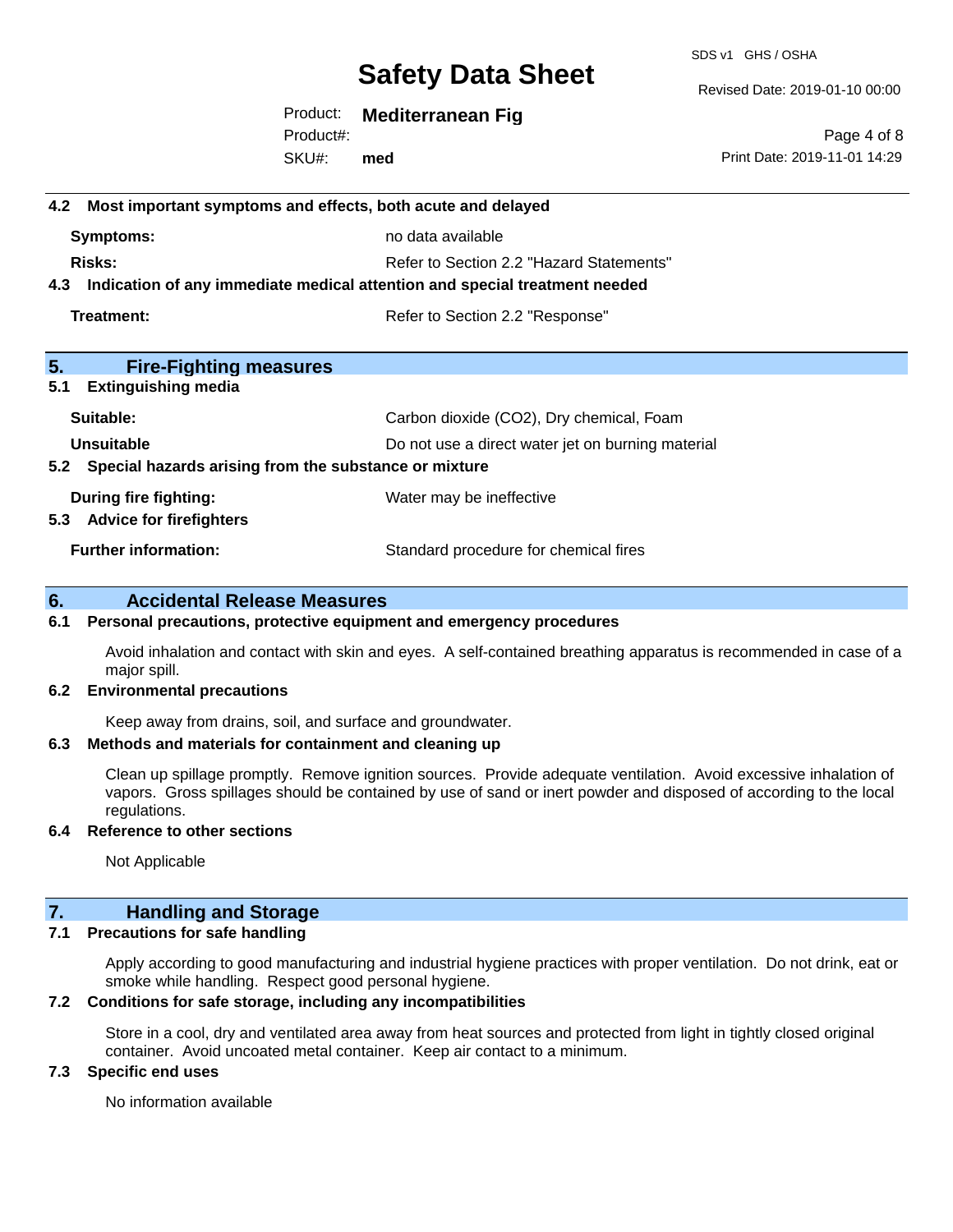Revised Date: 2019-01-10 00:00

Print Date: 2019-11-01 14:29

Page 5 of 8

Product: **Mediterranean Fig**

SKU#: Product#: **med**

| 8.                      |                | <b>Exposure Controls/Personal Protection</b>                                                                       |                                                                                                                                          |                           |      |                         |  |
|-------------------------|----------------|--------------------------------------------------------------------------------------------------------------------|------------------------------------------------------------------------------------------------------------------------------------------|---------------------------|------|-------------------------|--|
| 8.1 Control parameters  |                |                                                                                                                    |                                                                                                                                          |                           |      |                         |  |
| <b>Exposure Limits:</b> |                |                                                                                                                    |                                                                                                                                          |                           |      |                         |  |
| Component               |                |                                                                                                                    | ACGIH<br>TWA ppm                                                                                                                         | ACGIH<br>STEL ppm TWA ppm | OSHA | <b>OSHA</b><br>STEL ppm |  |
| 140-11-4                | Benzyl acetate |                                                                                                                    | 10                                                                                                                                       |                           |      |                         |  |
|                         |                | <b>Engineering Controls:</b> Use local exhaust as needed.<br>8.2 Exposure controls - Personal protective equipment |                                                                                                                                          |                           |      |                         |  |
| Eye protection:         |                |                                                                                                                    | Tightly sealed goggles, face shield, or safety glasses with brow guards and side shields, etc.<br>as may be appropriate for the exposure |                           |      |                         |  |

|                                | ab may be appropriate for the expective                                                       |
|--------------------------------|-----------------------------------------------------------------------------------------------|
| <b>Respiratory protection:</b> | Avoid excessive inhalation of concentrated vapors. Apply local ventilation where appropriate. |
| <b>Skin protection:</b>        | Avoid Skin contact. Use chemically resistant gloves as needed.                                |

### **9. Physical and Chemical Properties**

#### **9.1 Information on basic physical and chemical properties**

| Appearance:                  | Liquid                        |
|------------------------------|-------------------------------|
| Odor:                        | Conforms to Standard          |
| Color:                       | Colorless to Pale Yellow (G2) |
| <b>Viscosity:</b>            | Liquid                        |
| <b>Freezing Point:</b>       | Not determined                |
| <b>Boiling Point:</b>        | Not determined                |
| <b>Melting Point:</b>        | Not determined                |
| <b>Flashpoint (CCCFP):</b>   | >200 F (93.33 C)              |
| <b>Auto flammability:</b>    | Not determined                |
| <b>Explosive Properties:</b> | None Expected                 |
| <b>Oxidizing properties:</b> | None Expected                 |
| Vapor Pressure (mmHg@20 C):  | 0.1390                        |
| %VOC:                        | 0.14                          |
| Specific Gravity @ 25 C:     | 1.0550                        |
| Density @ 25 C:              | 1.0520                        |
| Refractive Index @ 20 C:     | 1.5410                        |
| Soluble in:                  | Oil                           |

### **10. Stability and Reactivity**

| <b>10.1 Reactivity</b>                  | <b>None</b> |
|-----------------------------------------|-------------|
| <b>10.2 Chemical stability</b>          | Stable      |
| 10.3 Possibility of hazardous reactions | None known  |
| <b>10.4 Conditions to avoid</b>         | None known  |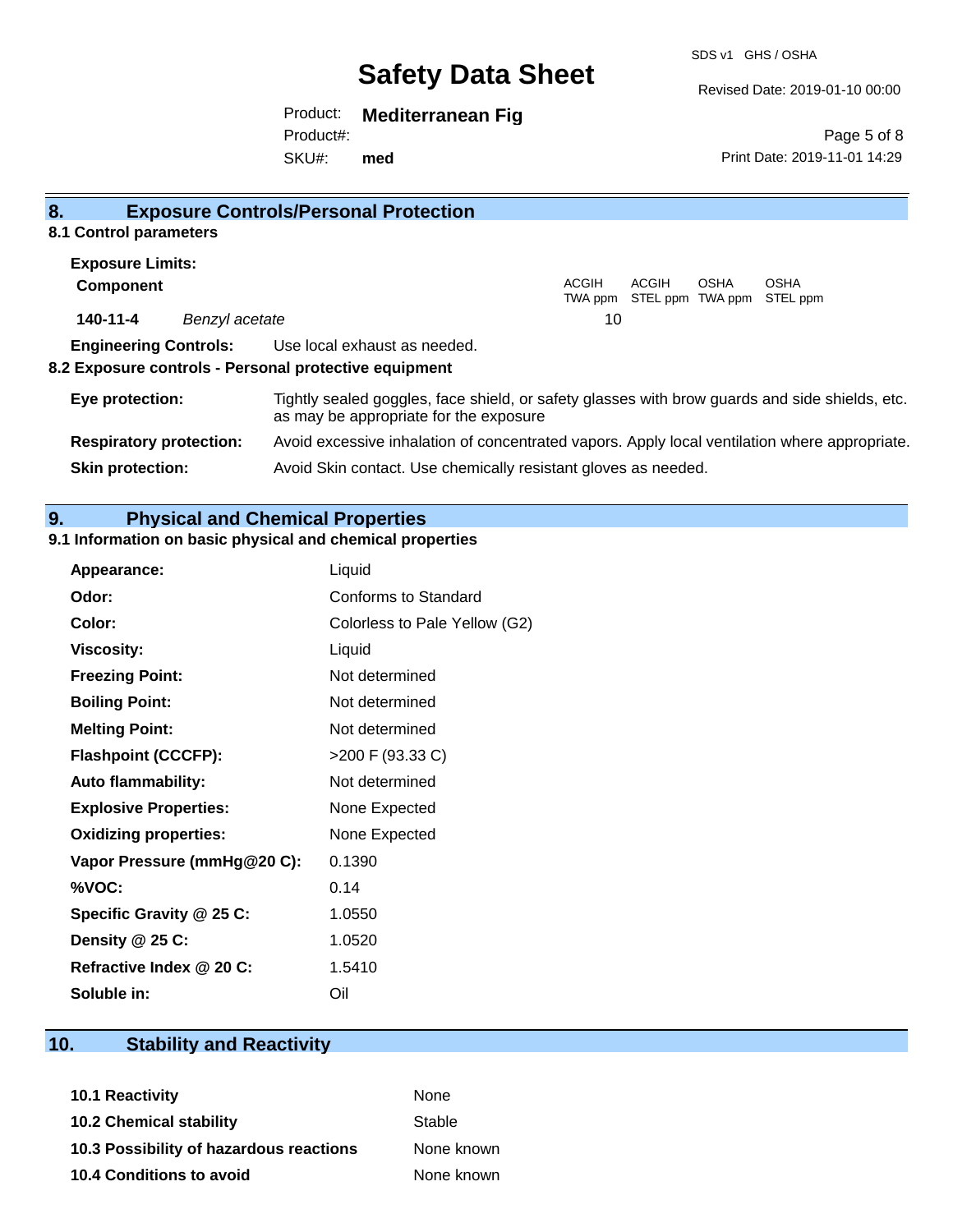SDS v1 GHS / OSHA

Revised Date: 2019-01-10 00:00

Product: **Mediterranean Fig**

SKU#: Product#: **med**

Page 6 of 8 Print Date: 2019-11-01 14:29

**10.5 Incompatible materials** Strong oxidizing agents, strong acids, and alkalis **10.6 Hazardous decomposition products** None known

## **11. Toxicological Information**

**11.1 Toxicological Effects**

Acute Toxicity Estimates (ATEs) based on the individual Ingredient Toxicity Data utilizing the "Additivity Formula"

| Acute toxicity - Oral - (Rat) mg/kg                | (LD50: 1826.2383) Harmful if swallowed                   |
|----------------------------------------------------|----------------------------------------------------------|
| Acute toxicity - Dermal - (Rabbit) mg/kg           | (LD50: 3579.1605) May be harmful in contact with skin    |
| Acute toxicity - Inhalation - (Rat) mg/L/4hr       | (LD50: 95.4850) May be harmful if inhaled                |
| <b>Skin corrosion / irritation</b>                 | May be harmful if inhaled                                |
| Serious eye damage / irritation                    | Causes serious eye irritation                            |
| <b>Respiratory sensitization</b>                   | Not classified - the classification criteria are not met |
| <b>Skin sensitization</b>                          | May cause an allergic skin reaction                      |
| <b>Germ cell mutagenicity</b>                      | Not classified - the classification criteria are not met |
| Carcinogenicity                                    | Not classified - the classification criteria are not met |
| <b>Reproductive toxicity</b>                       | Suspected of damaging fertility or the unborn child      |
| Specific target organ toxicity - single exposure   | Not classified - the classification criteria are not met |
| Specific target organ toxicity - repeated exposure | Not classified - the classification criteria are not met |
| <b>Aspiration hazard</b>                           | Not classified - the classification criteria are not met |

#### **12. Ecological Information 12.1 Toxicity**

| <b>Acute acquatic toxicity</b>     | Very Toxic to aquatic life                      |  |  |  |
|------------------------------------|-------------------------------------------------|--|--|--|
| <b>Chronic acquatic toxicity</b>   | Toxic to aquatic life with long lasting effects |  |  |  |
| <b>Toxicity Data on soil</b>       | no data available                               |  |  |  |
| <b>Toxicity on other organisms</b> | no data available                               |  |  |  |
|                                    |                                                 |  |  |  |
| 12.2 Persistence and degradability | no data available                               |  |  |  |
| 12.3 Bioaccumulative potential     | no data available                               |  |  |  |
| 12.4 Mobility in soil              | no data available                               |  |  |  |
| 12.5 Other adverse effects         | no data available                               |  |  |  |
|                                    |                                                 |  |  |  |

#### **13. Disposal Conditions**

### **13.1 Waste treatment methods**

Do not allow product to reach sewage systems. Dispose of in accordance with all local and national regulations. Send to a licensed waste management company.The product should not be allowed to enter drains, water courses or the soil. Do not contaminate ponds, waterways or ditches with chemical or used container.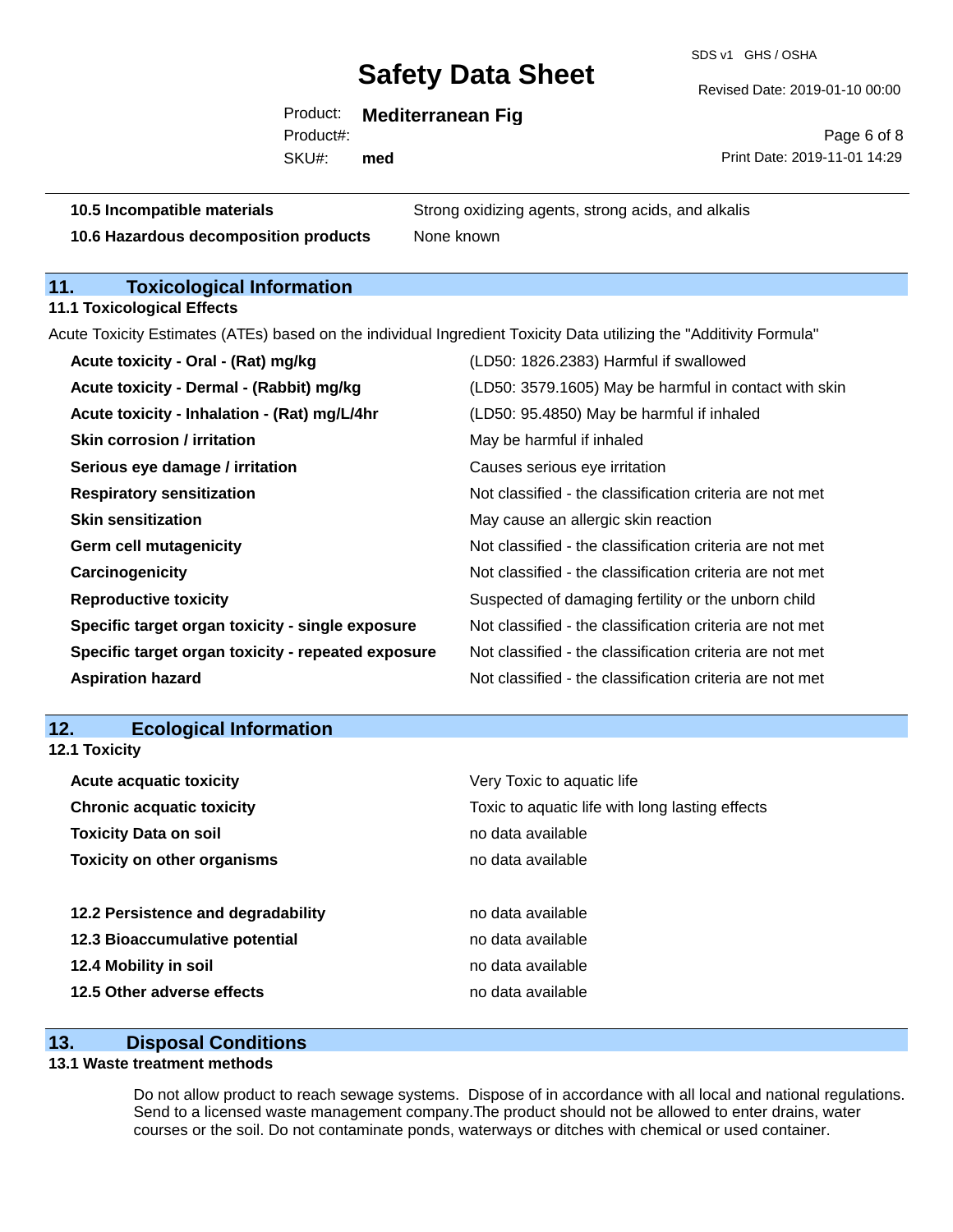SDS v1 GHS / OSHA

#### Revised Date: 2019-01-10 00:00

Product: **Mediterranean Fig**

Product#:

SKU#: **med**

Page 7 of 8 Print Date: 2019-11-01 14:29

## **14. Transport Information**

| <b>Marine Pollutant</b>                                       | Yes. Ingredient of greatest environmental impact:<br>120-51-4 : (60 - 70 %) : Benzyl Benzoate |              |                                     |                 |        |
|---------------------------------------------------------------|-----------------------------------------------------------------------------------------------|--------------|-------------------------------------|-----------------|--------|
| <b>Regulator</b>                                              |                                                                                               | <b>Class</b> | <b>Pack Group</b>                   | <b>Sub Risk</b> | UN-nr. |
| U.S. DOT (Non-Bulk)                                           |                                                                                               |              | Not Regulated - Not Dangerous Goods |                 |        |
| <b>Chemicals NOI</b>                                          |                                                                                               |              |                                     |                 |        |
| <b>ADR/RID (International Road/Rail)</b>                      |                                                                                               |              |                                     |                 |        |
| <b>Environmentally Hazardous</b><br>Substance, Liquid, n.o.s. |                                                                                               | 9            | Ш                                   |                 | UN3082 |
| <b>IATA (Air Cargo)</b>                                       |                                                                                               |              |                                     |                 |        |
| <b>Environmentally Hazardous</b><br>Substance, Liquid, n.o.s. |                                                                                               | 9            | Ш                                   |                 | UN3082 |
| IMDG (Sea)                                                    |                                                                                               |              |                                     |                 |        |
| <b>Environmentally Hazardous</b><br>Substance, Liquid, n.o.s. |                                                                                               | 9            | Ш                                   |                 | UN3082 |

| <b>Regulatory Information</b><br>15.                                                                              |                                                                                  |  |  |
|-------------------------------------------------------------------------------------------------------------------|----------------------------------------------------------------------------------|--|--|
| <b>U.S. Federal Regulations</b>                                                                                   |                                                                                  |  |  |
| <b>TSCA (Toxic Substance Control Act)</b>                                                                         | All components of the substance/mixture are listed or exempt                     |  |  |
| 40 CFR(EPCRA, SARA, CERCLA and CAA)<br><b>U.S. State Regulations</b>                                              | This product contains NO components of concern.                                  |  |  |
| <b>California Proposition 65 Warning</b><br>$123-35-3(NF)$ 204-622-5 $\leq$ 40 ppm<br><b>Canadian Regulations</b> | This product contains the following components:<br>beta-Myrcene (Natural Source) |  |  |
| <b>DSL</b>                                                                                                        | 100.00% of the components are listed or exempt.                                  |  |  |

## **16. Other Information**

#### **GHS H-Statements referred to under section 3 and not listed in section 2**

| H227 : Combustible liquid                                | H303 : May be harmful if swallowed                             |
|----------------------------------------------------------|----------------------------------------------------------------|
| H316 : Causes mild skin irritation                       | H320 : Causes eye irritation                                   |
| H401 : Toxic to aquatic life                             | H410 : Very toxic to aquatic life with long lasting<br>effects |
| H412 : Harmful to aquatic life with long lasting effects |                                                                |
| <b>Total Fractional Values</b>                           |                                                                |
| (TFV) Risk                                               | (TFV) Risk                                                     |
| (63.19) Aquatic Chronic Toxicity, Category 3             | (52.36) Acute Toxicity Inhalation, Category 5                  |
| (7.00) Sensitization, Skin, Category 1B                  | (6.30) Aquatic Chronic Toxicity, Category 2                    |
| (3.81) Aquatic Chronic Toxicity, Category 4              | (3.16) Aquatic Acute Toxicity, Category 1                      |
| (2.68) Skin Corrosion/Irritation, Category 3             | (1.53) Skin Corrosion/Irritation, Category 2                   |
| (1.40) Acute Toxicity Dermal, Category 5                 | (1.12) Eye Damage/Eye Irritation, Category 2A                  |
| (1.10) Acute Toxicity Oral, Category 4                   | (1.03) Reproductive Toxicology, Category 2                     |
|                                                          |                                                                |